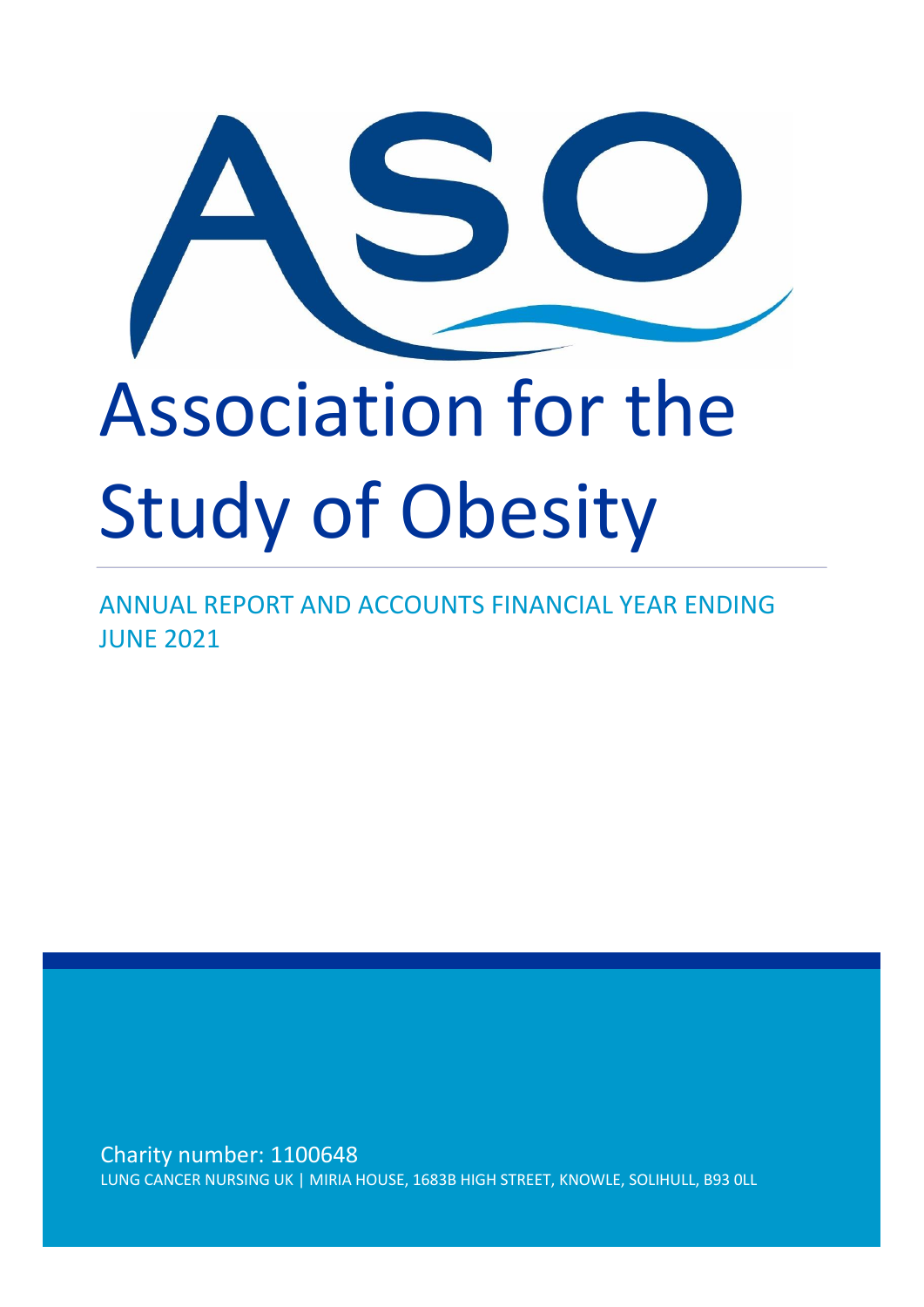# About ASO

The Association for the Study of Obesity was founded in 1967 and has since become the UK's foremost charitable organisation dedicated to the understanding, prevention and treatment of obesity.

#### **ASO Mission**

The ASO aims to develop an understanding of obesity through the pursuit of excellence in research and education, the facilitation of contact between individuals and organisations, and the promotion of action to prevent and treat obesity.

#### **ASO Objectives**

- The promotion of professional awareness of obesity and its impact on health
- Educate and disseminate recent research on the causes, consequences, treatment, and prevention of obesity
- Prioritise obesity and provide opinion leadership in the UK
- Enhance understanding of the prevention and treatment of obesity throughout the UK
- Improve the quality of obesity education throughout the UK
- Forge links between individuals and organisations concerned with the study of obesity throughout the UK
- Support the role of patient and public involvement in obesity research
- Connect active researchers and practitioners from diverse disciplines who contribute to the development of a UK perspective on obesity.
- Provide appropriate input on the UK perspective at a European and international level through EASO and the World Obesity Federation.

The ASO is affiliated to the European Association for the Study of Obesity (EASO) and the World Obesity Federation (WOF) and organised the inaugural International Congress on Obesity, held in London in 1974. ASO was the founding body of the highly respected International Journal of Obesity.

The ASO is also a member of the Obesity Health Alliance (OHA), a coalition of over 30 charities, medical royal colleges and campaign groups who have joined together to fight obesity.

# 2020/21 Business Priorities

The Trustees present their annual report together with the financial statements of the Company for the year 1 February 2020 to 31 January 2021. The Annual Report serves the purposes of both a Trustees' report and a Directors' report under company law. The Trustees confirm that the Annual Report and Financial Statements of the charitable company comply with the current statutory requirements, the requirements of the charitable company's governing document and the provisions of the Statement of Recommended Practice (SORP) applicable to charities preparing their accounts in accordance with the Financial Reporting Standard applicable in the UK and Republic of Ireland (FRS102) (effective 1 January 2019).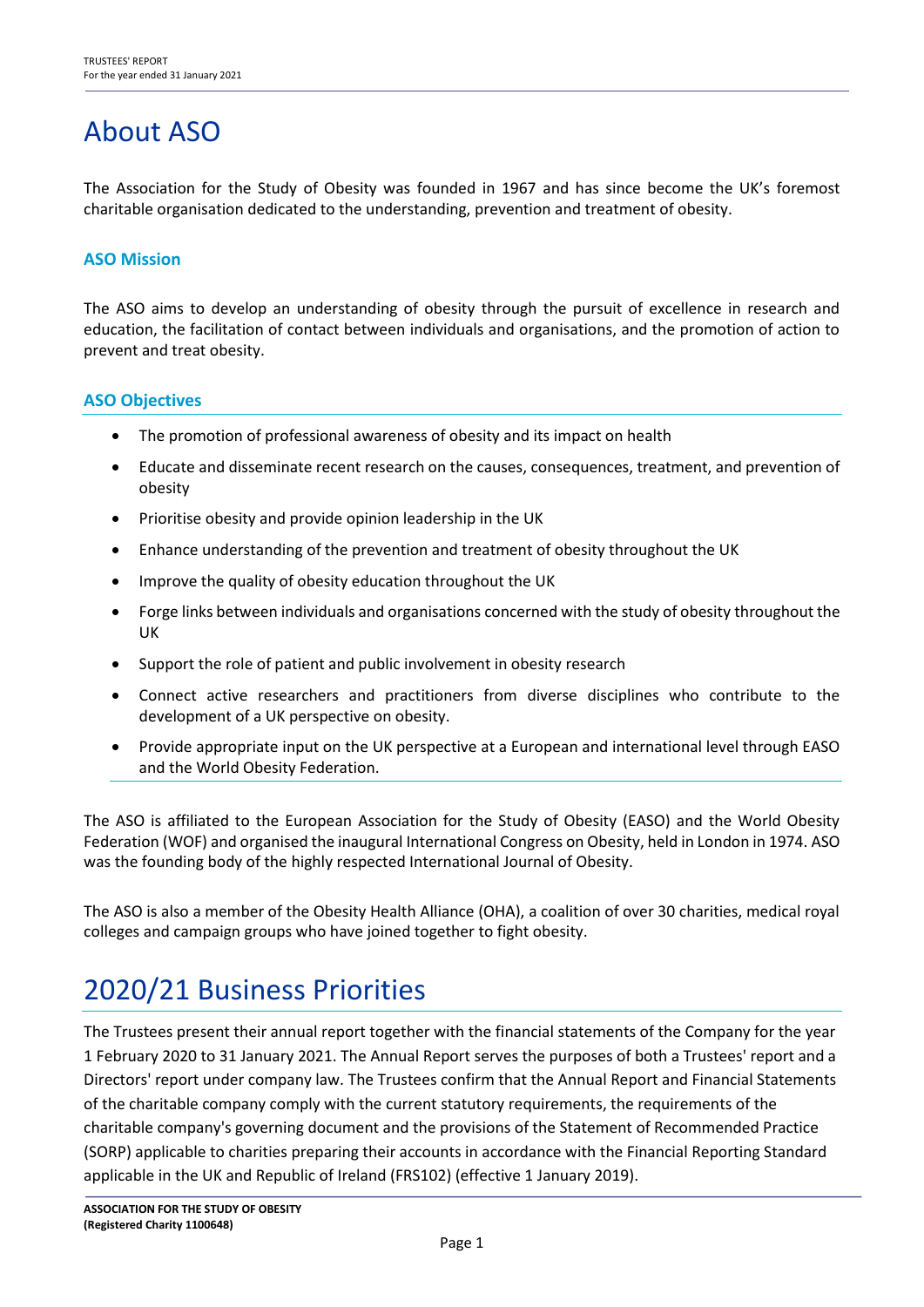The Trustees have complied with the duty in part 1 section 4 of the Charities Act 2011 to have due regard to public benefit guidance published by the Charity Commission. A detailed report of the activities undertaken and achievements by the Charity to further its charitable purposes for the public benefit is given below<sup>1</sup>.

In 2020-21 ASO had the following business priorities:

## • Professional

- o To act as advocates for people with obesity
- o To provide opportunities for members (including Hot Topics and grants)
- o To promote and further the study of obesity and its management
- o To raise awareness of and support our Centres of Obesity Management (COMs) to highlight clinical and service delivery examples of excellence delivering obesity management

## • Developmental

- $\circ$  To ensure production and circulation of a monthly e-bulletin to share best practice and highlight relevant obesity news and information
- $\circ$  To maintain the ASO website creating, sharing and signposting to relevant news and events

## • Education and Clinical

- $\circ$  To produce and deliver educational programmes in support of high quality excellence in obesity management and research including digital programmes such as webinars and meetings.
- **Research** 
	- o To further research into the study of obesity
	- o To support funding of research into obesity management

# **2020-21 COVID Impact report**

## Our Response to COVID-19

2020 was dominated globally by the impact of COVID-19. As a professional society representing the study and management of obesity and the support of people with obesity COVID-19 would affect our strategic and operational activity. The pandemic had a substantive impact on our membership and adversely impacted on people living with obesity being at greater risk of serious complications of COVID-19

COVID-19 had a significant impact on ASO events, including the cancellation of UKCO20 and UKCO21. The timing of the pandemic meant that we were able to recooperate many of the costs associated with UKCO20 (with loses restricted to services incurred up to March 2020 only). Rather than offering a fully digital congress in UKCO202, a dedicated Hot Topics members only event was hosted. Services were transformed and our educational programmes were transferred to digital delivery and taking advantage of webinars and online events.

 $<sup>1</sup>$  Since the Company qualifies as small under section 382 of the Companies Act 2006, the Strategic report required of medium and large companies</sup> under the Companies Act 2006 (Strategic Report and Directors' Report) Regulations 2013 has been omitted.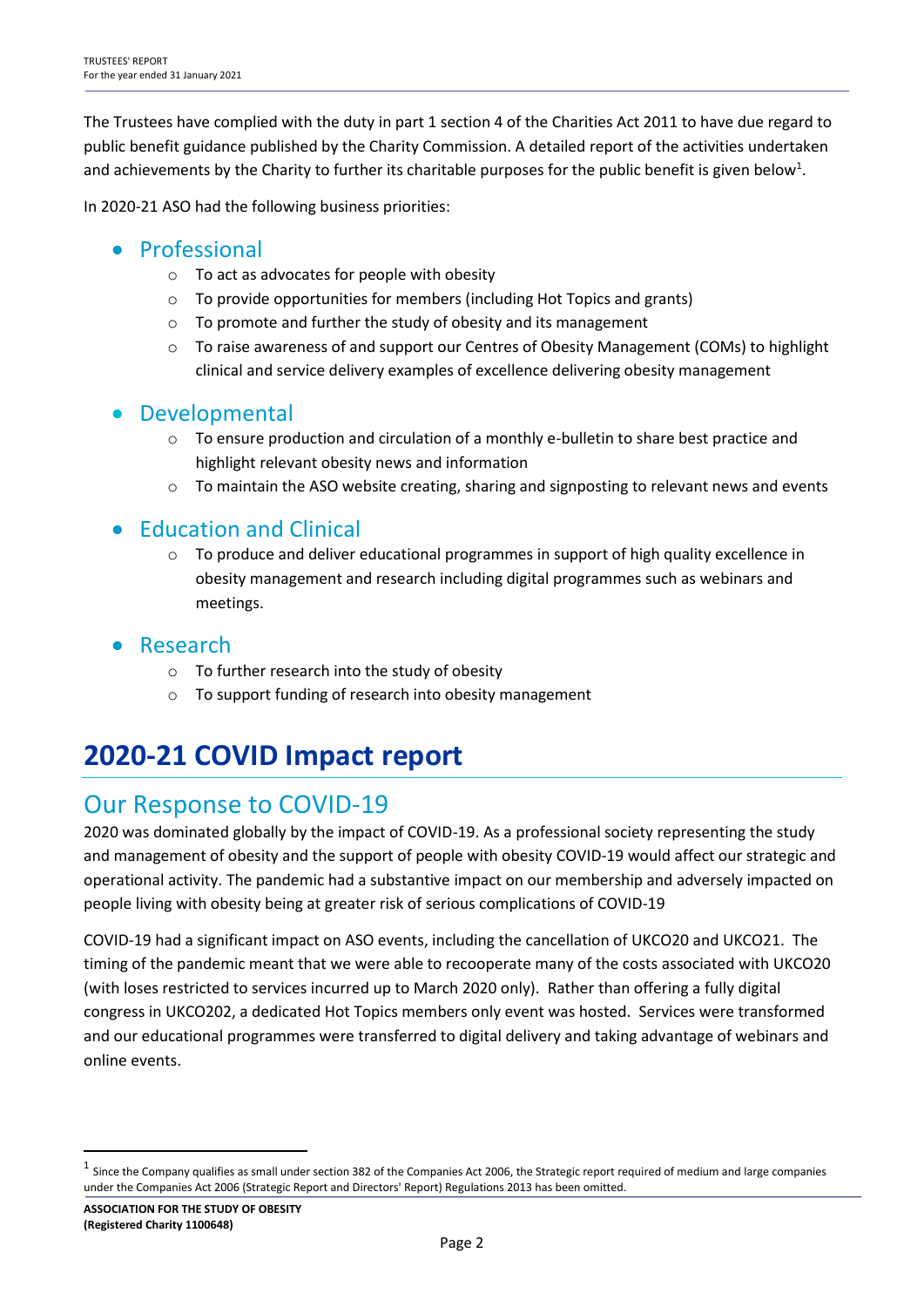Having secured funds from NovoNordisk we were able to deliver an excellent series of webinars which were very popular. These topical webinars included:-

| <b>Date</b> | <b>Title</b>                                                                               |
|-------------|--------------------------------------------------------------------------------------------|
| 24/06/2021  | The importance of Public and Patient Involvement from a research and public<br>perspective |
| 27/05/2021  | Weight Stigma: Insights from Research, Practice and Experience                             |
| 25/03/2021  | Appetite and Obesity: insights from research and practice                                  |
| 25/02/2021  | Weight Management for the prevention of Type 2 diabetes                                    |
| 28/01/2021  | Does meal timing influence weight loss or metabolic health?                                |
| 10/12/2020  | The Canadian Adult Obesity Clinical Practice Guidelines 2020                               |
| 29/10/2020  | <b>Targeting Obesity to Treat Type 2 Diabetes</b>                                          |
| 23/09/2020  | <b>Weight Management and Mental Wellbeing</b>                                              |
| 27/08/2020  | <b>Obesity and Stigma</b>                                                                  |
| 30/07/2020  | COVID-19 and obesity: A public health perspective webinar                                  |

In addition to supporting knowledge transfer and providing educational resources, these webinars have fostered partnerships (events were often co-led with other organisations, including EASO, the British Dietetic Association and ASO Networks) and increased the reach and identity of ASO.

The pandemic also required our internal operations to be delivered digitally with trustee meetings and management meetings taking place virtually.

During the pandemic, ASO responded by linking relevant resources on the website and via our newsletter and social media account. We also worked alongside ObesityUK and the Obesity Empowerment Network to produce and publish a paper "LeBrocq S, Clare K, Bryant M, Roberts K, and Tahrani A on behalf of the writing group form Obesity UK, the Obesity Empowerment Network and the UK Association for the Study of Obesity (ASO)(2020) Obesity and COVID-19: A call for action from the perspectives of people living with obesity during the peak of the COVID-19 pandemic. Lancet Diabetes Endocrinol. 2020 Aug;8(8):652-654. doi: 10.1016/S2213-8587(20)30236-9." We also launched a new grant for members to explore the role of digital weight management.

Operationally and financially ASO adapted well to impact of the pandemic, continuing to operate effectively throughout. However, there was an impact on the ability to deliver Centres for Obesity Management events given that many clinicians and other health care professionals were no longer available to attend. Similarly, ASO there were fewer Network meetings, although some areas were able to transfer in-person meetings to virtual events.

We were able to transfer all internal committee meetings, trustee meetings to take place virtually.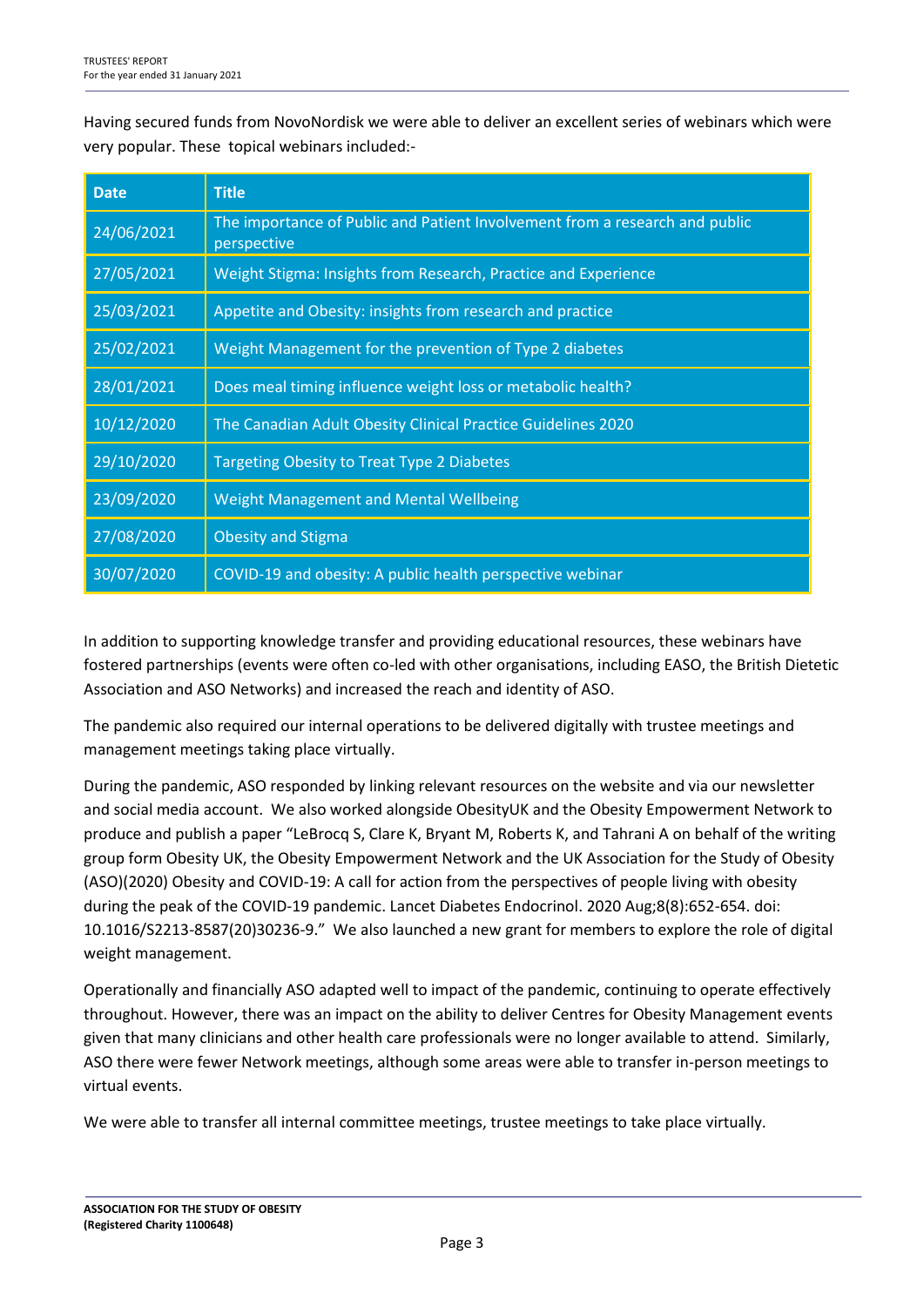## Professional

#### Influencing and contribution to national policy

ASO works alongside numerous organisations across the UK and beyond to inform obesity policy, promote best practice and act as the patients advocate for people with obesity

ASO also contributed to the drafting of, and was signatory to, several letters, statements and press releases related to obesity and COVID-19, and collated a wealth of information related to COVID-19 and obesity via a dedicated page on its website. The UK ASO responded to multiple media enquiries and NICE consultations and disseminated information to its membership and the wider community via its social media account and website

## Developmental

#### Communicating with our members

The ongoing monthly newsletter for members continues and is widely respected as providing useful and helpful information on obesity, research and obesity management. The newsletter is also used to promote ASO activities and programmes to ensure members are fully informed. In 2021 following the implementation of a new database and website we were able to deliver the newsletter direct to members from the database and measure the analytics for opening and click-throughs to help further inform us of our members' needs.

ASO has also invested heavily in the new website in the Spring of 2020 allowing the organisation to facilitate more interaction with members and website visitors. The increased functionality allows us to conduct polls and surveys and allows members and website visitors an improved and enhanced customer experience.

## Education and clinical

In 2020/2021 we delivered 10 webinars

We also ran an early career researchers meeting which was attended by 29 delegates.

Our annual conference was converted to a digital event and was attended by 95 delegates. The conference, entitled *UKCO Hot Topics,* which included eminent speakers such as Dr Giles Yeo and Professor Chris Whitty, was very well received. All sessions are also available on demand to registered delegates to watch at their leisure

## Research

In June 2020 the ASO launched a call for applications for its small grant, responding to the COVID-19 pandemic. Funding was made available for new or ongoing research projects exploring the direct or indirect impact of the COVID-19 epidemic on health and wellbeing outcomes in people living with obesity or on population health. The research is expected to lead to new knowledge or innovations that make a difference to the lives of people living with obesity during the current COVID-19 epidemic. A total of £20,000 was made available. Applications for either the full £20,000, or smaller awards were welcomed. The grant was to cover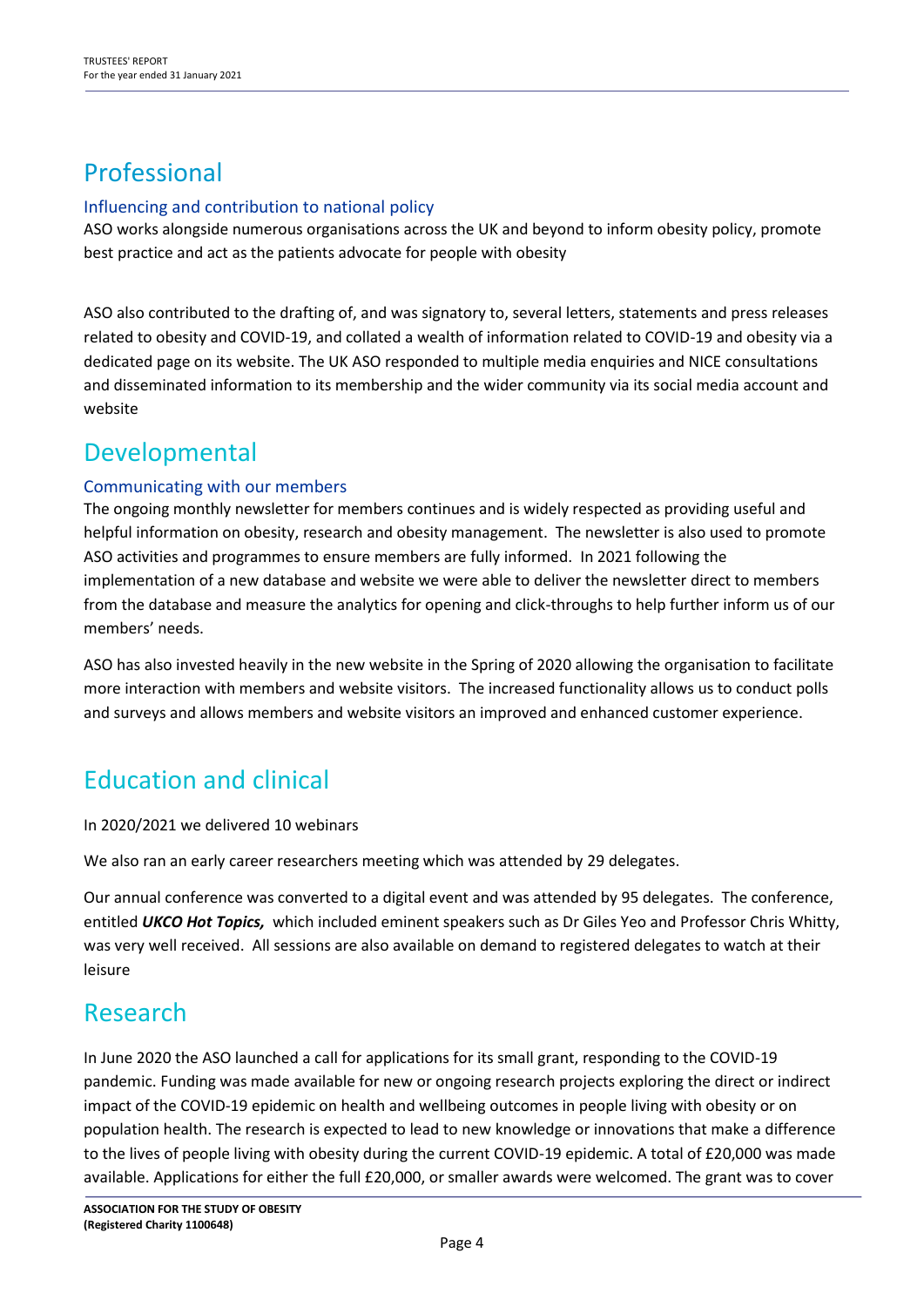direct costs (including equipment, publication costs) but not indirect costs (i.e. overheads, estates and infrastructure)

In 2020/21 we negotiated with Novo Nordisk to create a grant fund to explore research programmes in Digital Weight Management Services. An invitation to submit grant applications was issued in early 2021 for grants up to £50,000 in value. Fourteen applications were submitted and following a structured review process by our clinical group we were delighted to be able to award two grants. The first titled, "*Examining the use of Gro Health, a remote, self-directed, and culturally-sensitive digital health intervention addressing modifiable risk in patients within a tier 3 and 4 obesity service – The AlleGro real world study*." was awarded to Dr Georgios Dimitriadis with a grant value of £14,908. The second grant funded to the value of £60,594 was awarded to Wendy Nicholls for a research programme titled, "*Patient engagement in remote weight management services: an evaluation of acceptability, accessibility, and barriers, and development of a remote healthcare screening tool (PERSyST).*"

## Plans For Future Periods

In the remainder of 2021 and into 2022 ASO will continue to build on the organisational strengths developed as a result of the COVID pandemic, particularly our increased visibility. We will maximise this momentum and consider developing more formal partnerships with other organisations. This will include the development of memorandum's of understanding which incorporate a selection of options such as joint meetings, promotion opportunities, ASO symposia and membership discounts. We have also initiated the development of a new training and education strand to ASO, in which members will see benefit via wider accreditation, in addition to consideration of ASO endorsement of existing educational programmes.

## Structure, Governance & Management

## Constitution

The company is registered charity (Charity Number 1100648) and a UK company limited by guarantee (Company number 4796449). Membership is open to obesity researchers, healthcare professionals, clinicians, academics, scientists, and students who are working and/or studying in the field of obesity and to others who have a particular interest in this area. Method of appointment and election of trustees

The management of the charity is the responsibility of the trustees who are elected and co-opted under the terms of the constitution. During this period the ASO was managed by 12 trustees, led Dr Maria Bryant. The trustees, or any member of ASO can recommend a trustee for appointment. The term of office for trustees is three years and trustees may be re-appointed for a maximum of two terms of office as per the Memorandum and Articles of Association. The chair of the trustees changed in 2019 when Dr Maria Bryant was elected.

### Policies adopted for the induction and training of trustees

A trustee manual in available for all trustees and induction. This is being reviewed and updated in 2021 in line with a major review of all policies.

Following appointment of a new secretariat in March 2021 a review of all policies was undertaken and a schedule of updates was developed. Priority was given to critical policy updates to ensure the safety and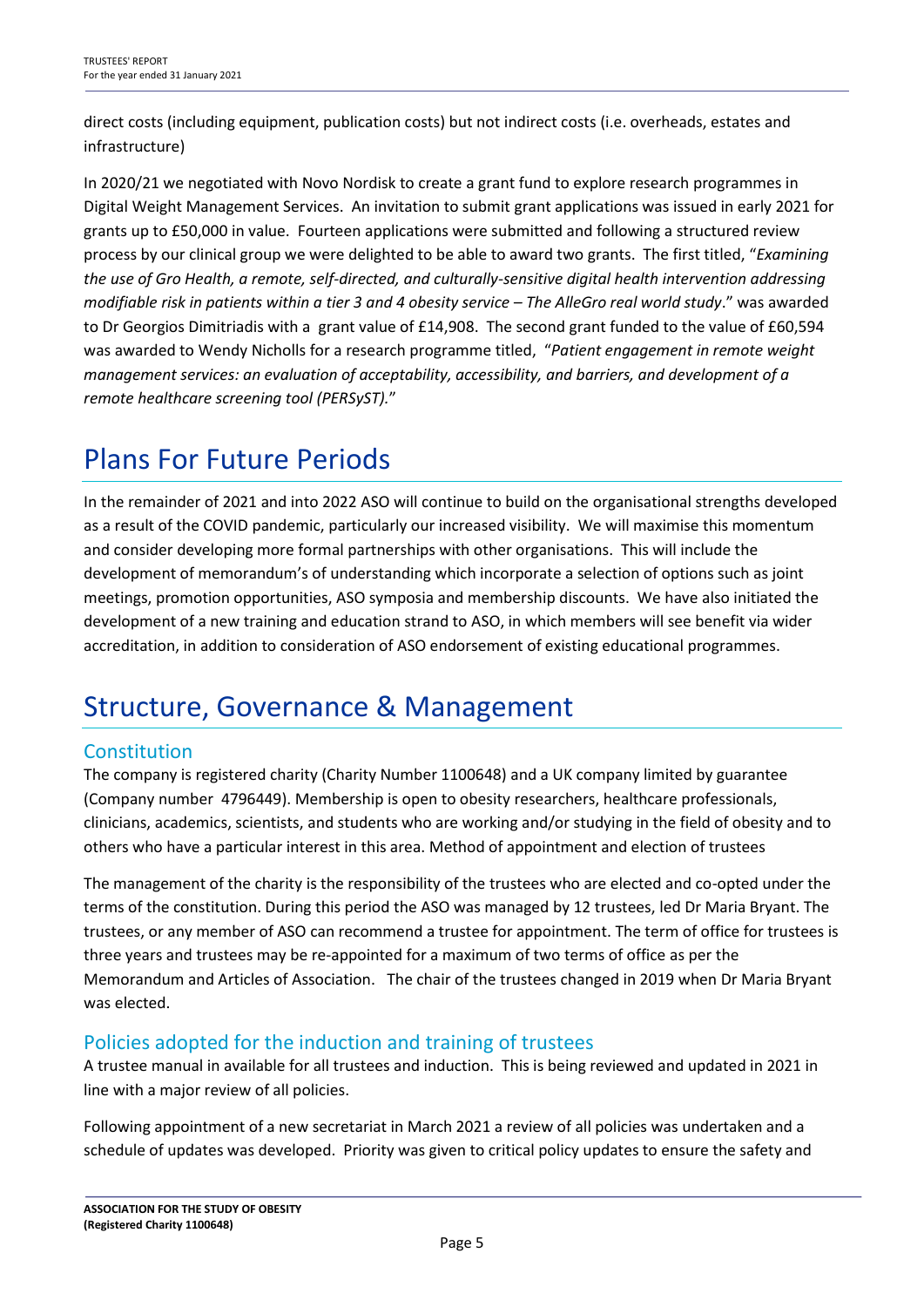security of the charity. These include Financial Controls Policy, Investment, Reserves, Procurement, Commercial Funding, Publication, endorsement and representation.

In 2021/22 the remaining policies will be reviewed, updated or implemented as follows:-

- Safeguarding and well being (NEW)
- Equality and diversity (NEW)
- Risk management (UPDATE)
- Membership (NEW)
- Terms of reference for trustees and sub-committees (UPDATE)
- Conflict of interest (UPDATE)
- Code of conduct (UPDATE)

### Organisation structure and decision making

The Trustees are assisted by a number of ASO sub-committees including Finance, governance and membership; communication, partnerships and networking; research and scientific and clinical practice and obesity management.

The organisation was supported by Bioscientifica to run the secretariat and support the day to day activities of the organisation until March 2020. At the trustees meeting on November 2020 it was agreed to terminate the agency Bioscientifica due primarily to the costs. Bioscientifica were contracted to ASO with the idea of developing the organisation and thus act as an investment. To monitor this, 24 and 12 month contracts were approved for the management of the events and office respectively. Towards the end of the contracting period, there was no evidence of benefit regarding the increased investment and, given that ASO is a relatively small organisation, the risks (financial loss) were felt to be too high. In addition, Trustees felt that they needed a secretariat that members were familiar with and who had a good understanding of the organisation.

Following a review of potential support companies, an agency, Red Hot Irons Limited (RHI), was contracted to run the day-to-day business administration and operations of the organisation from March 2021 supported by Consultancy, Simon and Gail Williams, who have been engaged to undertake the communications, committee management and event management.

Since their appointment Red Hot Irons has introduced new stringent measures for financial controls including the implementation of Xero accounting software for day-to-day book-keeping. Their governance and compliance officer has undertaken a review to ensure full compliance to Data Protection laws and registered the organisation with the Information Commissioner; a full review of policies and procedures has also been undertaken and recommendations made to the trustees for updates and new policies in line with Charity Commission guidance. Red Hot Irons has also introduced a new database CiviCRM (open source software) which allows increased functionality, better member engagement, tracking and reporting options and improved reporting on membership payments. The software also allows us to track member engagement thoroughly and permits online registration for events. A new website complements the database and supports substantially improved functionality. Red Hot Irons have also taken over the delivery of webinars from Summer of 2020 at substantially lower fees than the previous provider saving the organisation significant funds.

It is hoped that these new investments in technology will allow us to provide improved services and functionality for our members at cost effective rates.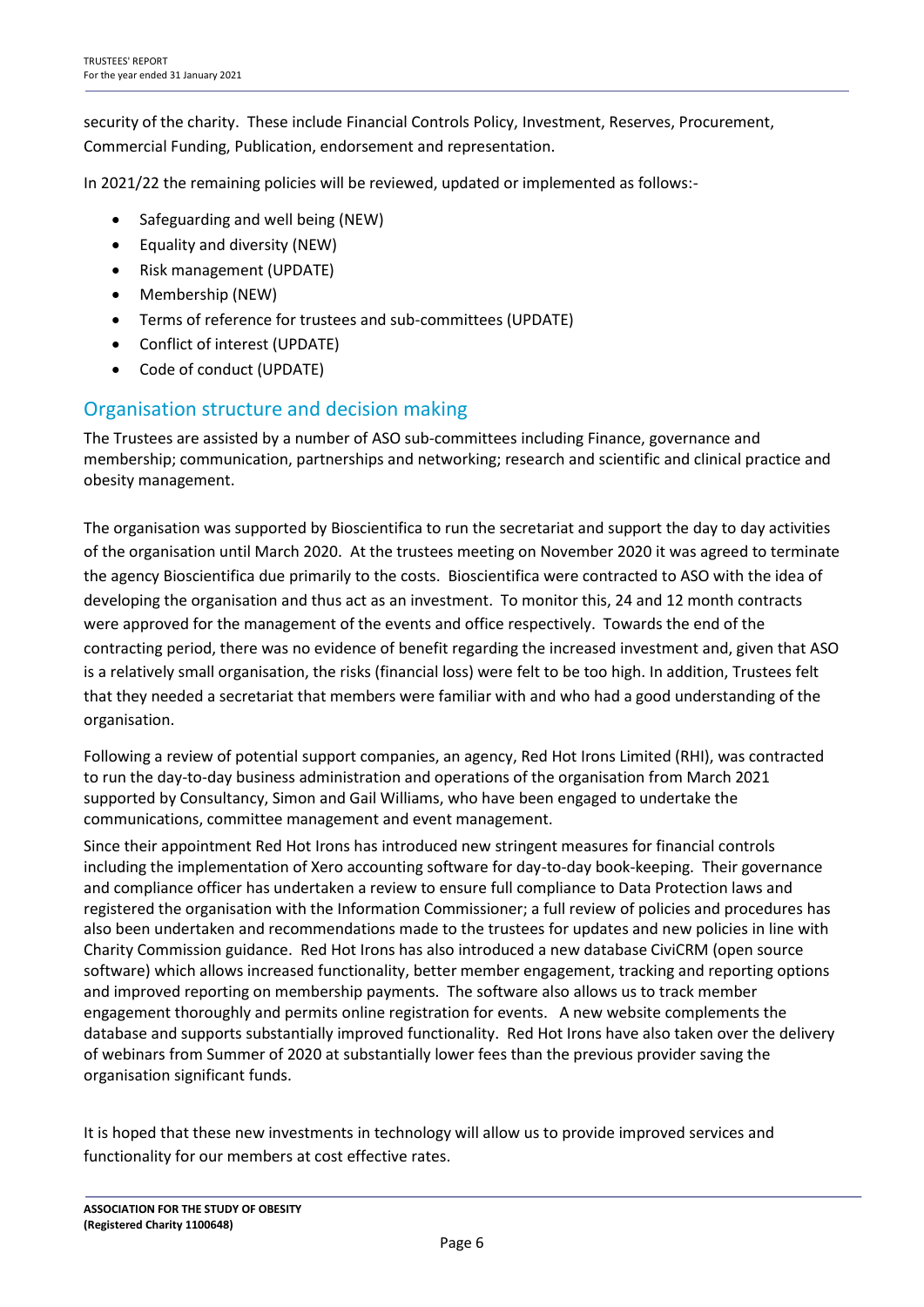Consultants Simon and Gail Williams have also been engaged to undertake committee management and event management services for ASO.

### Pay Policy for key management

There are no paid staff, all work undertaken by the committee and trustees is done so voluntarily. The support agency is contracted to run the operational day-to-day activities and business administration.

### Application and adherence to the Charity Governance Code

ASO recognise good governance is essential to our effectiveness, reputation and credibility. The Board of Trustees regularly review activities, policies and processes to ensure the charity is delivering against its mission and charitable objectives. We have implemented new robust measures to ensure effective and clear overview of financial controls. The board will also be undertaking a review of its effectiveness, assessing competencies, skills gaps and training needs through a process of external audit and facilitated discussion during 202/2022.

We operate a robust conflicts of interest policy, and all Trustees and Committee members complete declarations of interest each year. Conflict of interests form a standing item on all committee/board agendas. The Board aims to continuously improve its governance processes and is currently working through the new [Charity Governance Code](https://www.charitygovernancecode.org/en/front-page) to ensure its governance structures adhere to the principles of the code and recommended practice.

### Risk management

The Trustees analyse and undertake a review of the risks the Charity is exposed to as part of an annual business planning process and in accordance with Charity Commission guidance (CC26), scoring the risks according to likelihood and impact. The systems and actions established to mitigate those risks are also reviewed by Trustees at each Board meeting and updated and adjusted accordingly, with the net risk in each area agreed. High risks closely monitored by the Trustees are:

- High level of dependency on too few income streams puts ASO at risk of sudden and/or long-term loss of funding – efforts continue to diversify income streams to include more Trusts and Foundation as well as funding from non-pharmaceutical companies.
- Potential for a sudden drop in income and the need to dip into accumulated reserves
- The risk that ASO could be perceived as being unduly influenced by sponsors/pharmaceutical industry. ASO has adopted stringent sponsorship & partnerships and endorsement policies and ensures where possible that there is a balance of sponsors from across the industry spectrum with no one sponsor having significant influence or control. Sponsors are not permitted to have any form of editorial control or influence over the content and development of new ASO branded materials

#### Volunteers

The Society is heavily reliant on the time, expertise and energy of its committee and other members. Much of the work of the charity is conducted virtually via email and teleconference and is undertaken on a voluntary basis.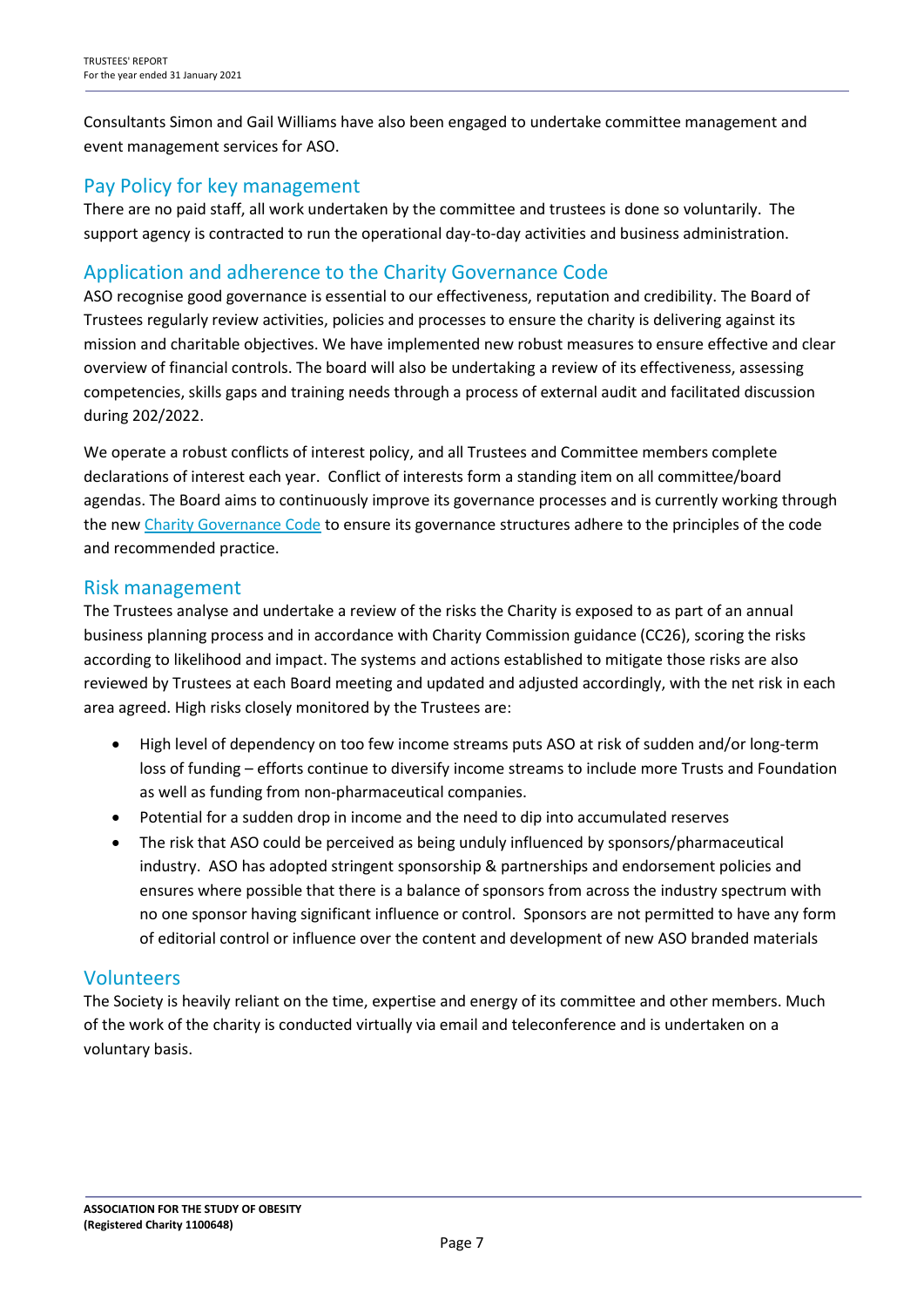# Trustees, & senior management

#### **Trustees**

Dr Maria Bryant (chair) Dr Nerys Astbury Professor Graham Finlayson Mr Patrick McGinley (Treasurer) Dr Rebecca Richards Professor Rachel Batterham Mr Ken Clare Dr David Hughes Dr Alexander Miras Dr Kath Roberts

Dr Abd Tahrani (stepped down in June 2021) Professor James Stubbs (stepped down Sept 2021)

#### Registered office

Miria House 1683b High Street Knowle Solihull B93 0LL

#### Charity Registered Number 1100648

#### Bankers

Unity Trust bank plc Nine Brindley Place Birmingham B1 2HB

#### ASO sub-committees

Finance, Governance and Membership Chair: Dr Maria Bryant

Clinical Practice and Obesity Management Chair: Dr Alex Miras

Research and Scientific Chair: Dr Rebecca Richards

Communications, partnerships and networks Chair: Professor Graham Finlayson

#### **Accountants**

Essex Abel 4 Bank Court Weldon Road Loughborough Leics LE11 5RF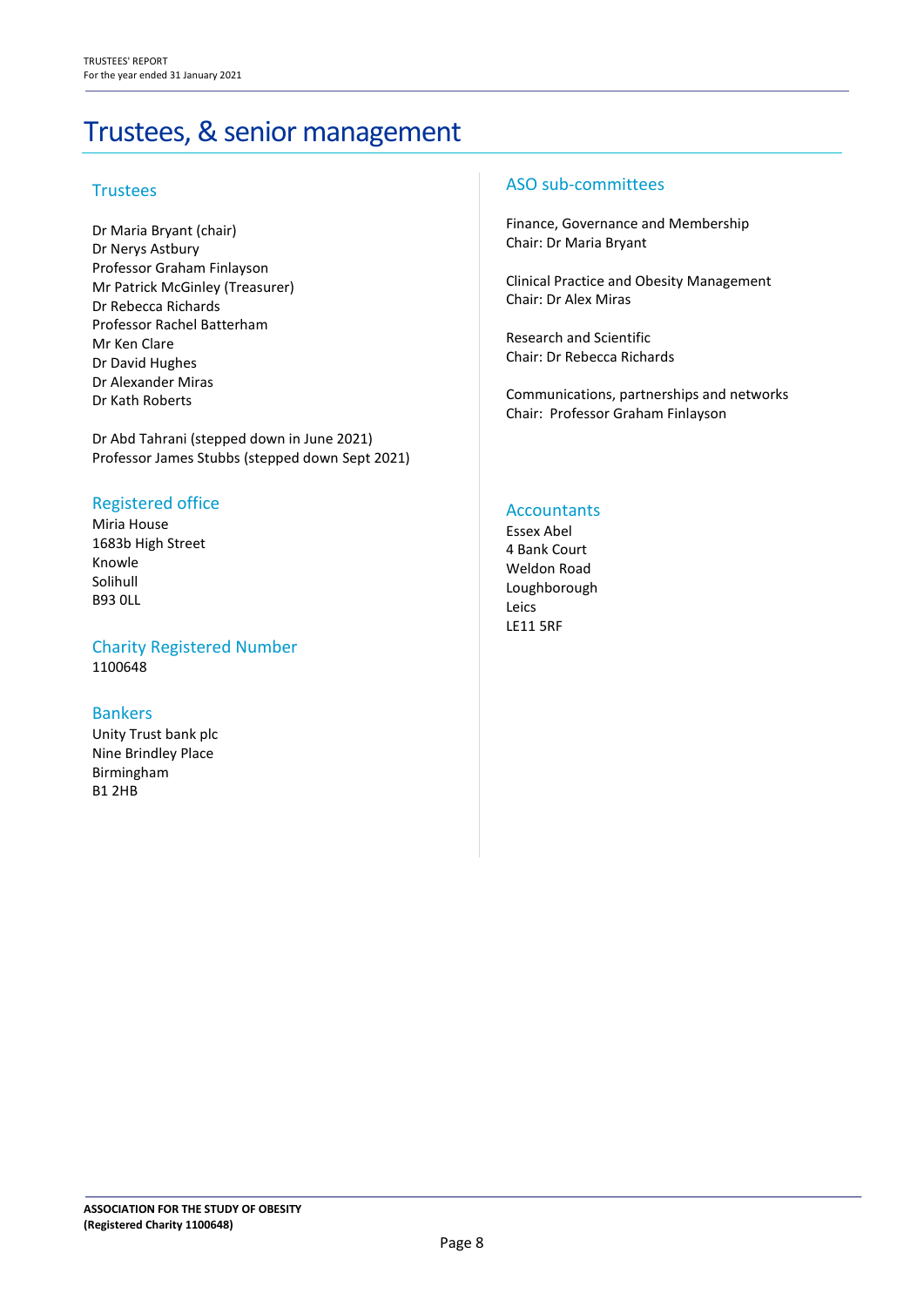# Financial Review

## Principal Funding

The principal funding sources for the Charity in 2020 as in previous years were:

- Voluntary income from the pharmaceutical and diet industry (fees for event sponsorship)
- Voluntary income from the pharmaceutical and diet industry (to support educational webinar programmes)
- Restricted grants provided by the pharmaceutical industry to support research programmes
- Membership fees

The total funding secured in 2020/2021 £126,067

### Principal Expenditure

Total expenditure in 2020/2021 was £178,156

Key expenditure areas were on the secretariat provided initially by Bioscientifica and latterly Red Hot Irons and the provision of webinar services and planning for Hot topics.. The decision to move from Bioscientifica was driven by the cost which was unsustainable.

#### Reserves Policy

ASO has no regular guaranteed sources of income and the long-term funding of the charity is uncertain. The charity however does have fixed operating costs in terms of the activities required to maintain its presence and further its charitable objectives. The charity's work is planned one year in advance with financial commitments made up to two years in advance on some programmes such as the annual conference.

The Trustees have therefore decided that in order to secure the viability of the organisation beyond the immediate future, to provide reliable service and required funding over the longer term, ASO must be able to absorb financial setbacks. It is therefore necessary to set aside some of the current income as a reserve against future uncertainties.

In view of the financial needs of the organisation, the trustees have agreed to maintain a reserve policy to retain sufficient funds to cover the operating expenses of the organisation for one year. The reserve would cover: secretariat expenditure, supporting funds for agreed projects, and other liabilities such as legal expenses, and other miscellaneous expenses that are necessary for the operation of the charity.

The trustees will review the reserve policy at a Trustee meeting each year held prior to the AGM to ensure that:

- 1) the policy is adequate for its need in the coming year
- 2) reserve level is enough to cover one year operating expenditure
- 3) take necessary steps if reserve falls short of the funding requirement.

#### Going concern

After making appropriate enquiries, the Trustees have a reasonable expectation that the charity has adequate resources to continue in operational existence for the foreseeable future. For this reason, they continue to adopt the going concern basis in preparing the financial statements. Further details regarding the adoption of the going concern basis can be found in the accounting policies.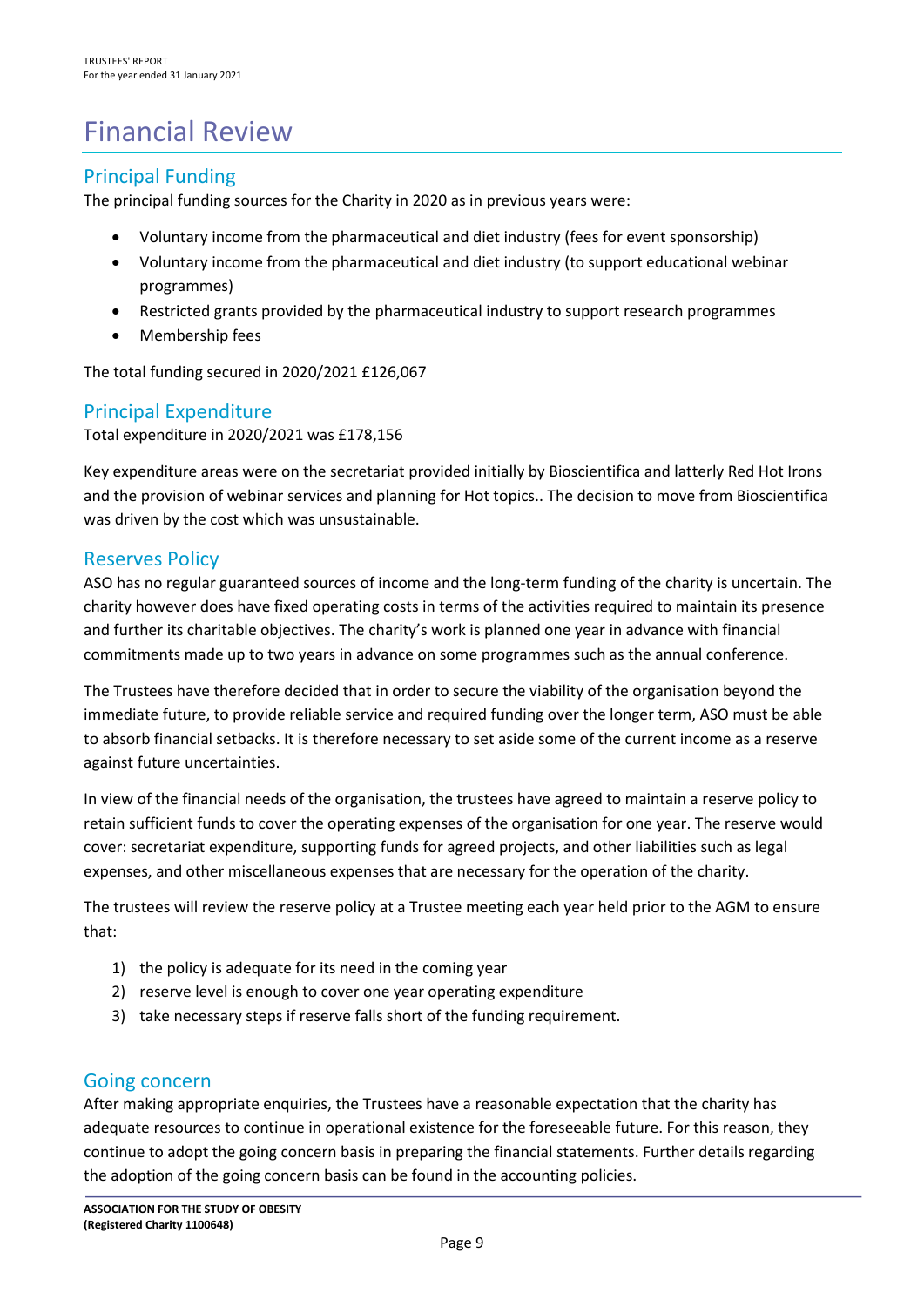### Financial Review Conclusion

The Society ended the year with an in year deficit of £52,109. COVID affected the services that were possible to provide but the resulting webinar series was popular and well received. Obviously as costs were covered no surplus could be generated, but it was a valuable service for all members.

The charity continues to hold healthy reserves…. However, sponsorship and funding remain a significant challenge and cutting further costs will be difficult. 2020/2021 was an unprecedented year and savings were made due to an inability to travel and hold face to face events, but like many organisations, it is likely that we will revert back to some level of travel and face to face events in the future which will inevitably see some costs rise. The Trustees continue to recognise that the funding situation remains challenging, and will continue to be innovative in our approach to fundraising, cost savings and ensuring value for money.

The impact of COVID-19 on our finances has been significant in limiting the events and type of events that could be provided, and the funding that could be generated.

Meanwhile ASO continue to explore other opportunities for funding programmes of activity and will be further exploring grant opportunities during 2021/2022.

### Statement of Trustees' responsibilities

The Trustees are responsible for preparing the Trustees' report and the financial statements in accordance with applicable law and United Kingdom Accounting Standards (United Kingdom Generally Accepted Accounting Practice).

Company law requires the Trustees to prepare financial statements for each financial year. Under company law the Trustees must not approve the financial statements unless they are satisfied that they give a true and fair view of the state of affairs of the Company and of its incoming resources and application of resources, including its income and expenditure, for that period. In preparing these financial statements, the Trustees are required to:

- select suitable accounting policies and then apply them consistently;
- observe the methods and principles of the Charities SORP (FRS 102);
- make judgments and accounting estimates that are reasonable and prudent;
- state whether applicable UK Accounting Standards (FRS 102) have been followed, subject to any material departures disclosed and explained in the financial statements;
- prepare the financial statements on the going concern basis unless it is inappropriate to presume that the charity will continue in business.

The Trustees are responsible for keeping adequate accounting records that are sufficient to show and explain the charity's transactions and disclose with reasonable accuracy at any time the financial position of the charity and enable them to ensure that the financial statements comply with the Companies Act 2006. They are also responsible for safeguarding the assets of the charity and hence for taking reasonable steps for the prevention and detection of fraud and other irregularities.

### Disclosure of information to auditors

Each of the persons who are Trustees at the time when this Trustees' report is approved has confirmed that: